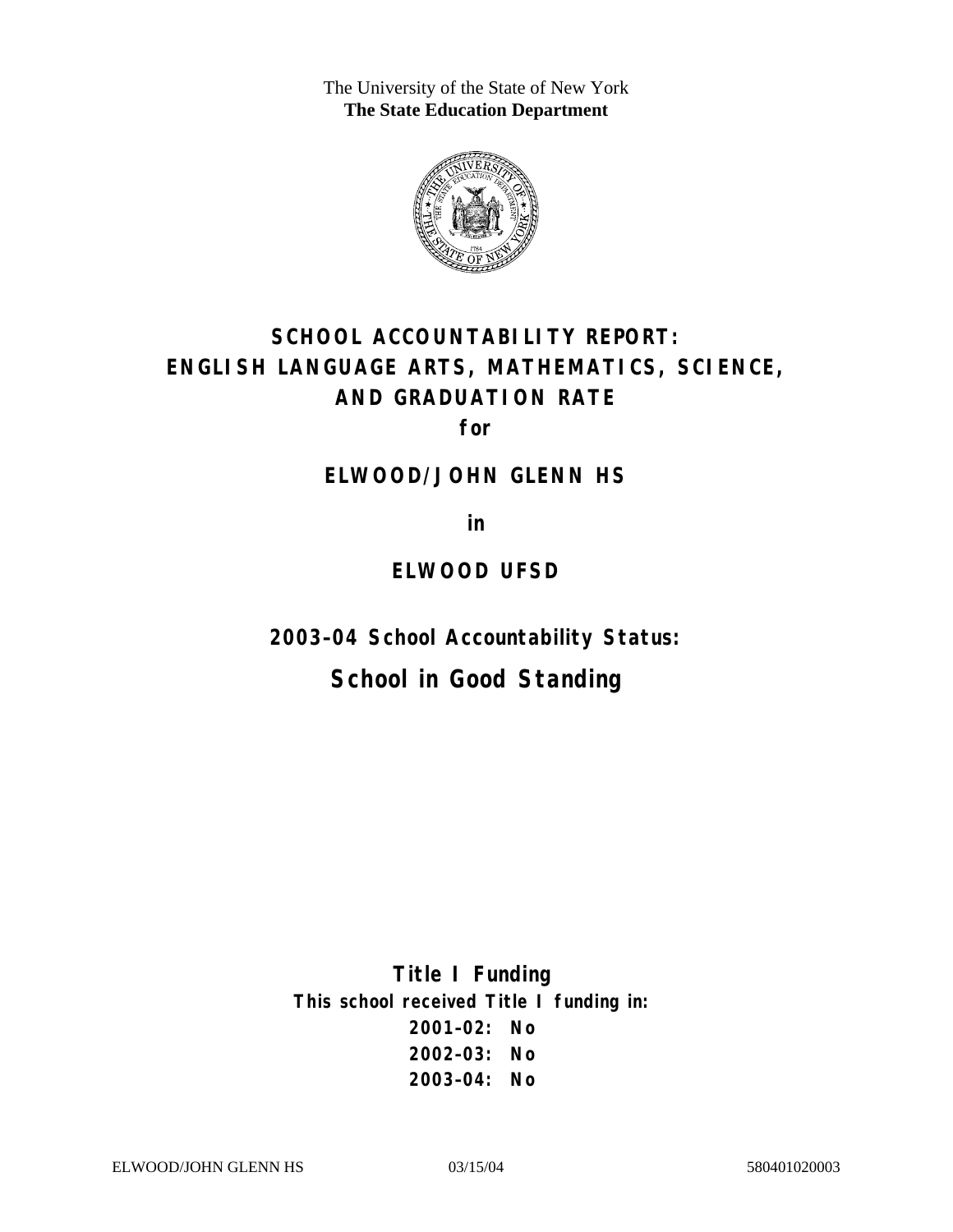### **District/School Accountability Status Categories**

The list below defines the district or school status categories under New York State's district and school accountability system, which is divided into a Federal Title I component and a State component. A district or school that does not receive Title I funding in a school year does not have a federal status in that year. Schools receiving Title I funds that are not in good standing must provide school choice for their students; those in need of improvement year 2 and beyond must also provide Supplemental Education Services to eligible students. Other consequences for districts and schools not in good standing can be found at: www.emsc.nysed.gov/deputy/nclb/accountability/siinfo.htm. To be removed from any improvement status, a district or school must make Adequate Yearly Progress (AYP) for two consecutive years, or in the case of a School Under Registration Review, achieve the performance targets established for the school by the Commissioner.

**District/School in Good Standing:** A district or school is considered to be in good standing if it has not been identified as a District or School in Need of Improvement, Requiring Corrective Action, Planning for Restructuring, or Requiring Academic Progress, or as a School Under Registration Review.

**District/School Requiring Academic Progress:** Under the State component of New York's accountability system, a district or school that did not make AYP in the same grade and subject for two consecutive years is considered a School Requiring Academic Progress (Year 1) the following year. In each succeeding year that the school fails to make AYP, the year designation is incremented by one.

**District/School in Need of Improvement (Year 1):** A district or school that has not made AYP for two consecutive years in the same grade or subject while receiving Title I funds is considered a District/School in Need of Improvement (Year 1) the following year.

**District/School in Need of Improvement (Year 2):** A District or School in Need of Improvement (Year 1) that does not make AYP in the grade or subject for which it was identified while receiving Title I funds is considered a District or School in Need of Improvement (Year 2) the following year.

**District/School Requiring Corrective Action:** A District or School in Need of Improvement (Year 2) that does not make AYP in the grade or subject for which it was identified while receiving Title I funds is considered a District or School Requiring Corrective Action the following year.

**District/School Planning for Restructuring:** A District or School Requiring Corrective Action that does not make AYP in the grade or subject for which it was identified while receiving Title I funds is considered a District or School Planning for Restructuring the following year.

**School Under Registration Review (SURR):** Schools that are farthest from the State standard and have been determined by the Commissioner to be most in need of improvement are Schools Under Registration Review. These schools must achieve performance targets specified by the Commissioner of Education in their area(s) of identification within a prescribed timeframe or risk having their registration revoked by the Board of Regents.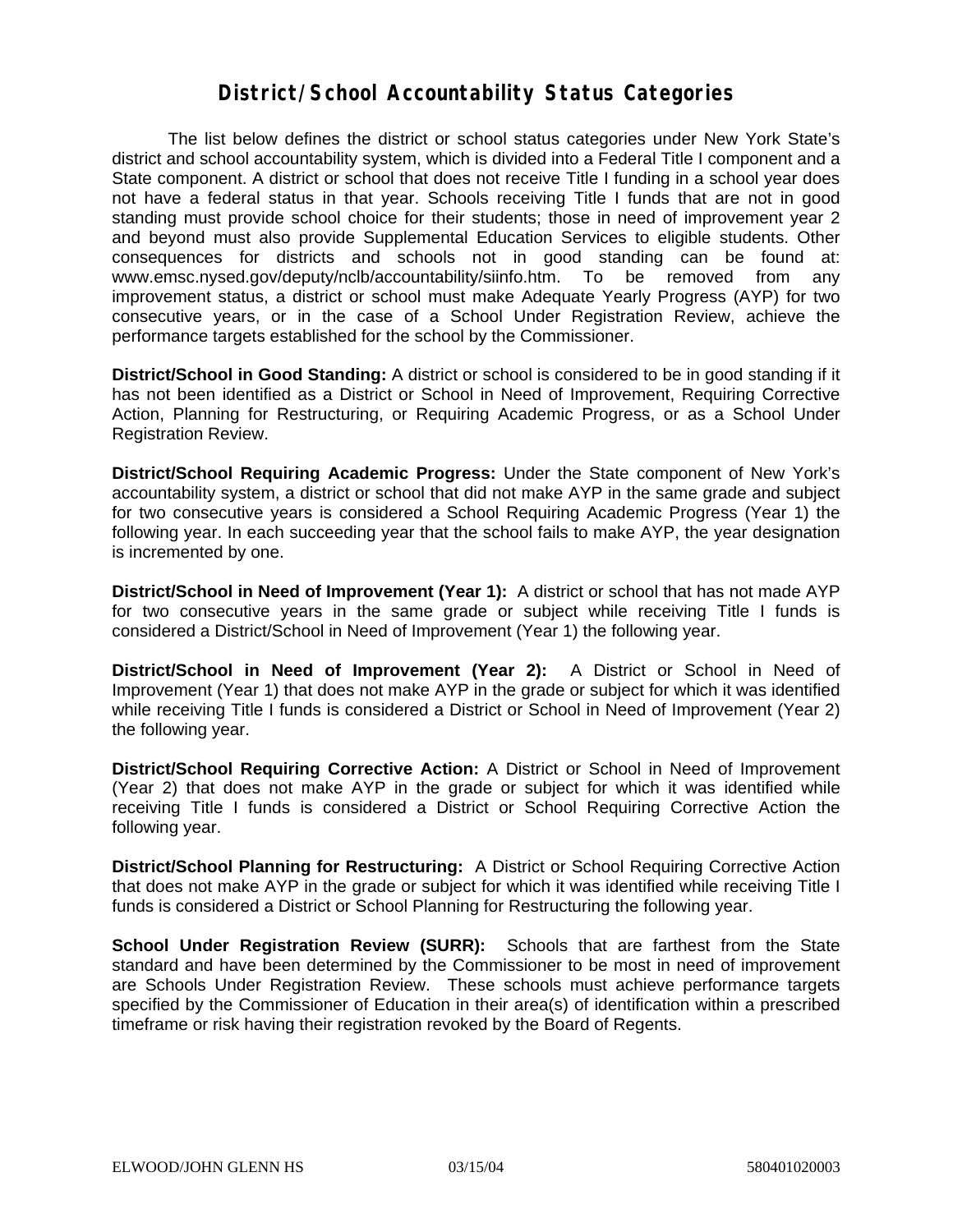# **Secondary-Level English Language Arts**

Definitions of terms, such as Performance Index and Effective Annual Measurable Objective (AMO), are in the glossary, which is the last page of this report.

#### **For a school to make Adequate Yearly Progress (AYP) in 2002–03, every accountability group must make AYP.**

**For an accountability group to make AYP in 2002–03,** it must meet its Effective AMO *or* make safe harbor (*2002–03 Performance* and *Standards*). To meet the Effective AMO, the Performance Index for each group with 30 or more cohort members must equal or exceed the Effective AMO. To make safe harbor, the Performance Index of each of these groups must equal or exceed its ELA safe harbor target *and* the group must meet the graduation-rate qualification for safe harbor. (See the graduation-rate page of this report for further information on meeting the graduation-rate qualification for safe harbor.)

*ELA Safe Harbor Targets:* The secondary-level 2002–03 ELA Safe Harbor Target is calculated by using the following equation: 2001–02 PI + (200 – the 2001–02 PI) <sup>×</sup> 0.10. The 2003–04 ELA Safe Harbor Target is calculated by using the following equation: 2002–03 PI + (200 – the 2002–03 PI)  $\times$  0.10. The 2003–04 target is provided for groups whose PI was below the Effective AMO in 2002–03.

| <b>Accountability Group</b>       | 2002-03 Performance*                                        |                      |                  | 2002-03 Standards                   | <b>Made</b>                                                    | 2003-04                                |                                     |
|-----------------------------------|-------------------------------------------------------------|----------------------|------------------|-------------------------------------|----------------------------------------------------------------|----------------------------------------|-------------------------------------|
|                                   | Count of 1999<br>Accountability<br>Cohort<br><b>Members</b> | Performance<br>Index | Effective<br>AMO | <b>ELA Safe</b><br>Harbor<br>Target | Met the<br>Graduation-Rate<br>Qualification for<br>Safe Harbor | AYP in<br><b>ELA</b> in<br>$2002 - 03$ | <b>ELA Safe</b><br>Harbor<br>Target |
| <b>All Students</b>               | 129                                                         | 183                  | 133              |                                     | Yes                                                            | <b>Yes</b>                             |                                     |
| <b>Students with Disabilities</b> | 18                                                          |                      |                  |                                     |                                                                |                                        |                                     |
| American Indian/Alaskan Native    |                                                             |                      |                  |                                     |                                                                |                                        |                                     |
| <b>Black</b>                      | 15                                                          |                      |                  |                                     |                                                                |                                        |                                     |
| Hispanic                          | 5                                                           |                      |                  |                                     |                                                                |                                        |                                     |
| Asian or Pacific Islander         | 10                                                          |                      |                  |                                     |                                                                |                                        |                                     |
| White                             | 99                                                          | 190                  | 132              |                                     | Yes                                                            | <b>Yes</b>                             |                                     |
| <b>Limited English Proficient</b> |                                                             |                      |                  |                                     |                                                                |                                        |                                     |
| Economically Disadvantaged        |                                                             |                      |                  |                                     |                                                                |                                        |                                     |
| <b>Final AYP Determination</b>    |                                                             |                      |                  |                                     |                                                                | <b>Yes</b>                             |                                     |

\*For schools with fewer than thirty 1999 accountability cohort members, 1998 and 1999 cohort data were combined to determine counts and PIs.

\*\*Groups with a "\*\*" are not required to meet the graduation-rate qualification for safe harbor, because fewer than 30 members in the 1998 graduation-rate cohort were in those groups.

**State accountability status in secondary-level English language arts: School in Good Standing** 

Title I accountability status in secondary-level English language arts: School Status Not Applicable, did not use Title I funds in one school **y ear**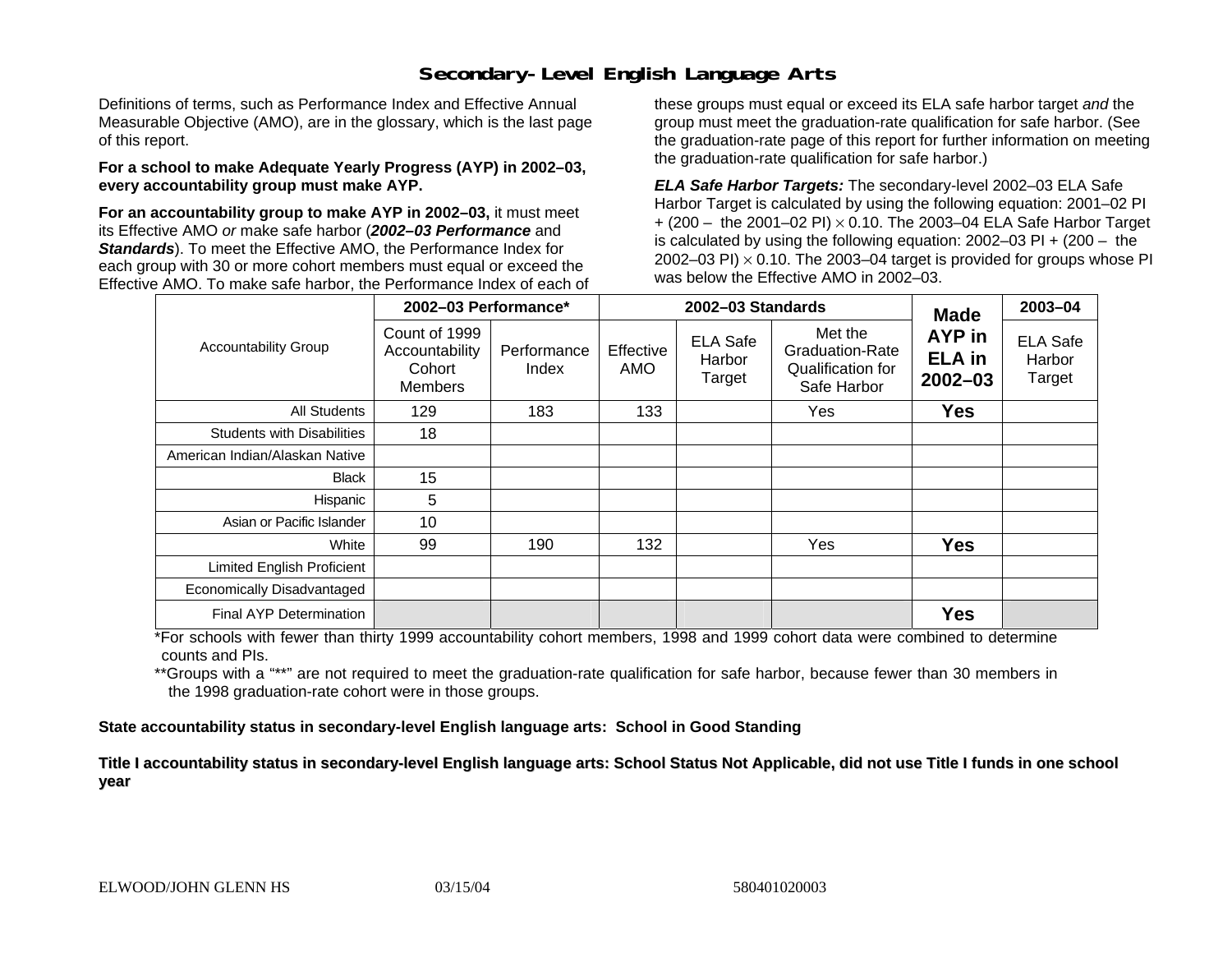## **Secondary-Level Mathematics**

Definitions of terms, such as Performance Index and Effective Annual Measurable Objective (AMO), are in the glossary, which is the last page of this report.

#### **For a school to make Adequate Yearly Progress (AYP) in 2002–03, every accountability group must make AYP.**

**For an accountability group to make AYP in 2002–03,** it must meet its Effective AMO *or* make safe harbor (*2002–03 Performance* and *Standards*). To meet the Effective AMO, the Performance Index for each group with 30 or more cohort members must equal or exceed the Effective AMO. To make safe harbor, the Performance Index of each of these groups must equal or exceed its math safe harbor target *and* the group must meet the graduation-rate qualification for safe harbor. (See the graduation-rate page of this report for further information on meeting the graduation-rate qualification for safe harbor.)

*Math Safe Harbor Targets:* The secondary-level 2002–03 Math Safe Harbor Target is calculated by using the following equation: 2001–02 PI + (200 – the 2001–02 PI) × 0.10. The 2003–04 Math Safe Harbor Target is calculated by using the following equation: 2002–03 PI + (200  $-$  the 2002–03 PI)  $\times$  0.10. The 2003–04 target is provided for groups whose PI was below the Effective AMO in 2002–03.

| <b>Accountability Group</b>       | 2002-03 Performance*                                        |                      |                  | 2002-03 Standards             | <b>Made</b>                                                    | 2003-04                          |                               |
|-----------------------------------|-------------------------------------------------------------|----------------------|------------------|-------------------------------|----------------------------------------------------------------|----------------------------------|-------------------------------|
|                                   | Count of 1999<br>Accountability<br>Cohort<br><b>Members</b> | Performance<br>Index | Effective<br>AMO | Math Safe<br>Harbor<br>Target | Met the<br>Graduation-Rate<br>Qualification for<br>Safe Harbor | AYP in<br>Math in<br>$2002 - 03$ | Math Safe<br>Harbor<br>Target |
| <b>All Students</b>               | 129                                                         | 188                  | 123              |                               | Yes                                                            | <b>Yes</b>                       |                               |
| <b>Students with Disabilities</b> | 18                                                          |                      |                  |                               |                                                                |                                  |                               |
| American Indian/Alaskan Native    |                                                             |                      |                  |                               |                                                                |                                  |                               |
| <b>Black</b>                      | 15                                                          |                      |                  |                               |                                                                |                                  |                               |
| Hispanic                          | 5                                                           |                      |                  |                               |                                                                |                                  |                               |
| Asian or Pacific Islander         | 10                                                          |                      |                  |                               |                                                                |                                  |                               |
| White                             | 99                                                          | 194                  | 122              |                               | Yes                                                            | <b>Yes</b>                       |                               |
| <b>Limited English Proficient</b> |                                                             |                      |                  |                               |                                                                |                                  |                               |
| Economically Disadvantaged        |                                                             |                      |                  |                               |                                                                |                                  |                               |
| <b>Final AYP Determination</b>    |                                                             |                      |                  |                               |                                                                | <b>Yes</b>                       |                               |

\*For schools with fewer than thirty 1999 accountability cohort members, 1998 and 1999 cohort data were combined to determine counts and PIs.

\*\*Groups with a "\*\*" are not required to meet the graduation-rate qualification for safe harbor, because fewer than 30 members in the 1998 graduation-rate cohort were in those groups.

**State accountability status in secondary-level mathematics: School in Good Standing** 

Title I accountability status in secondary-level mathematics: School Status Not Applicable, did not use Title I funds in one school year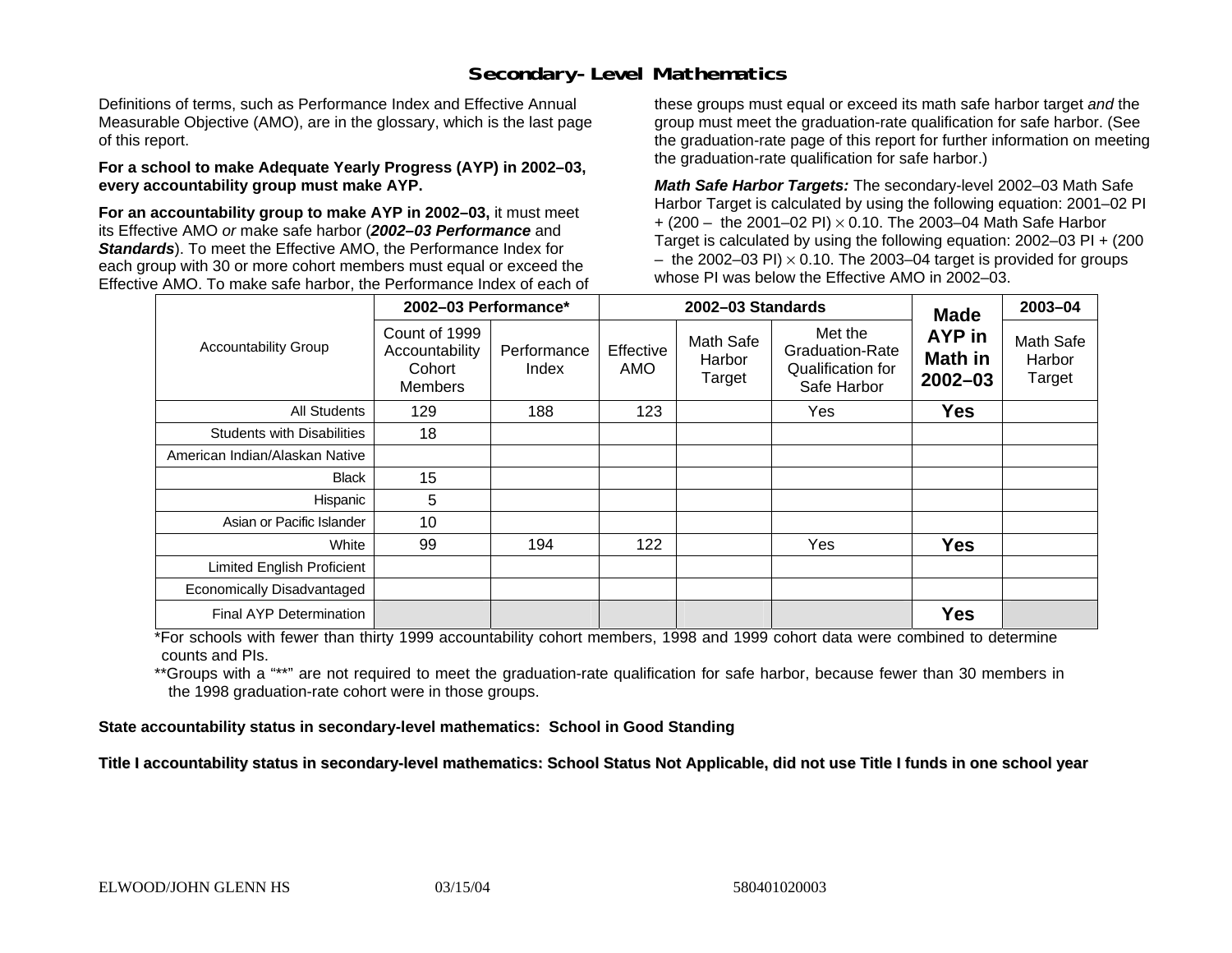# **Graduation Rate**

Definitions of terms, such as Progress Target and Adequate Yearly Progress (AYP), are in the glossary, which is the last page of this report.

*Made AYP in Graduation Rate in 2002–03:* For a school to make AYP in graduation rate, the Percent Earning a Local Diploma by August 31, 2002 for the "All Students" group must equal or exceed the Graduation-Rate Standard or the Graduation-Rate Progress Target.

*Qualification for Safe Harbor in Secondary-Level ELA and Math:* For an accountability group to be considered Qualified for Safe Harbor in Secondary-Level ELA and Math, the Percent Earning a Local Diploma

by August 31, 2002 must equal or exceed the Graduation-Rate Standard or the Graduation-Rate Progress Target for that group.

*Graduation-Rate Progress Targets:* The 2002–03 Graduation-Rate Progress Target is calculated by adding one point to the Percent Earning a Local Diploma by June 30, 2002. The 2003–04 Graduation-Rate Target is calculated by adding one point to the Percent Earning a Local Diploma by August 31, 2002. This target is provided for each group whose Percent Earning a Local Diploma by August 31, 2002 is below the Graduation-Rate Standard in 2002–03. Groups with fewer than 30 cohort members are not subject to this criterion.

|                                   | 2002-03 Performance                                                     |                                                          | 2002-03 Standards               |                                           |                                                                             | 2002-03                                                                   | 2003-04                                   |
|-----------------------------------|-------------------------------------------------------------------------|----------------------------------------------------------|---------------------------------|-------------------------------------------|-----------------------------------------------------------------------------|---------------------------------------------------------------------------|-------------------------------------------|
| <b>Accountability Group</b>       | Count of<br>1998<br>Graduation-<br><b>Rate Cohort</b><br><b>Members</b> | Percent Earning a<br>Local Diploma by<br>August 31, 2002 | Graduation-<br>Rate<br>Standard | Graduation-<br>Rate<br>Progress<br>Target | <b>Made AYP</b><br>in<br><b>Graduation</b><br><b>Rate in</b><br>$2002 - 03$ | Qualified<br>for Safe<br>Harbor in<br>Secondary-<br>Level ELA<br>and Math | Graduation-<br>Rate<br>Progress<br>Target |
| All Students                      | 132                                                                     | 94                                                       | 55                              |                                           | Yes                                                                         | Yes                                                                       |                                           |
| <b>Students with Disabilities</b> | 12 <sup>2</sup>                                                         |                                                          |                                 |                                           |                                                                             |                                                                           |                                           |
| American Indian/Alaskan Native    |                                                                         |                                                          |                                 |                                           |                                                                             |                                                                           |                                           |
| <b>Black</b>                      | 25                                                                      |                                                          |                                 |                                           |                                                                             |                                                                           |                                           |
| Hispanic                          | 3                                                                       |                                                          |                                 |                                           |                                                                             |                                                                           |                                           |
| Asian or Pacific Islander         | 14                                                                      |                                                          |                                 |                                           |                                                                             |                                                                           |                                           |
| White                             | 90                                                                      | 99                                                       | 55                              |                                           |                                                                             | Yes                                                                       |                                           |
| Limited English Proficient        |                                                                         |                                                          |                                 |                                           |                                                                             |                                                                           |                                           |
| Economically Disadvantaged        |                                                                         |                                                          |                                 |                                           |                                                                             |                                                                           |                                           |
| <b>Final AYP Determination</b>    |                                                                         |                                                          |                                 |                                           | Yes                                                                         |                                                                           |                                           |

**State accountability status for graduation rate: School in Good Standing** 

Title I accountability status for graduation rate: School Status Not Applicable, did not use Title I funds in one school year